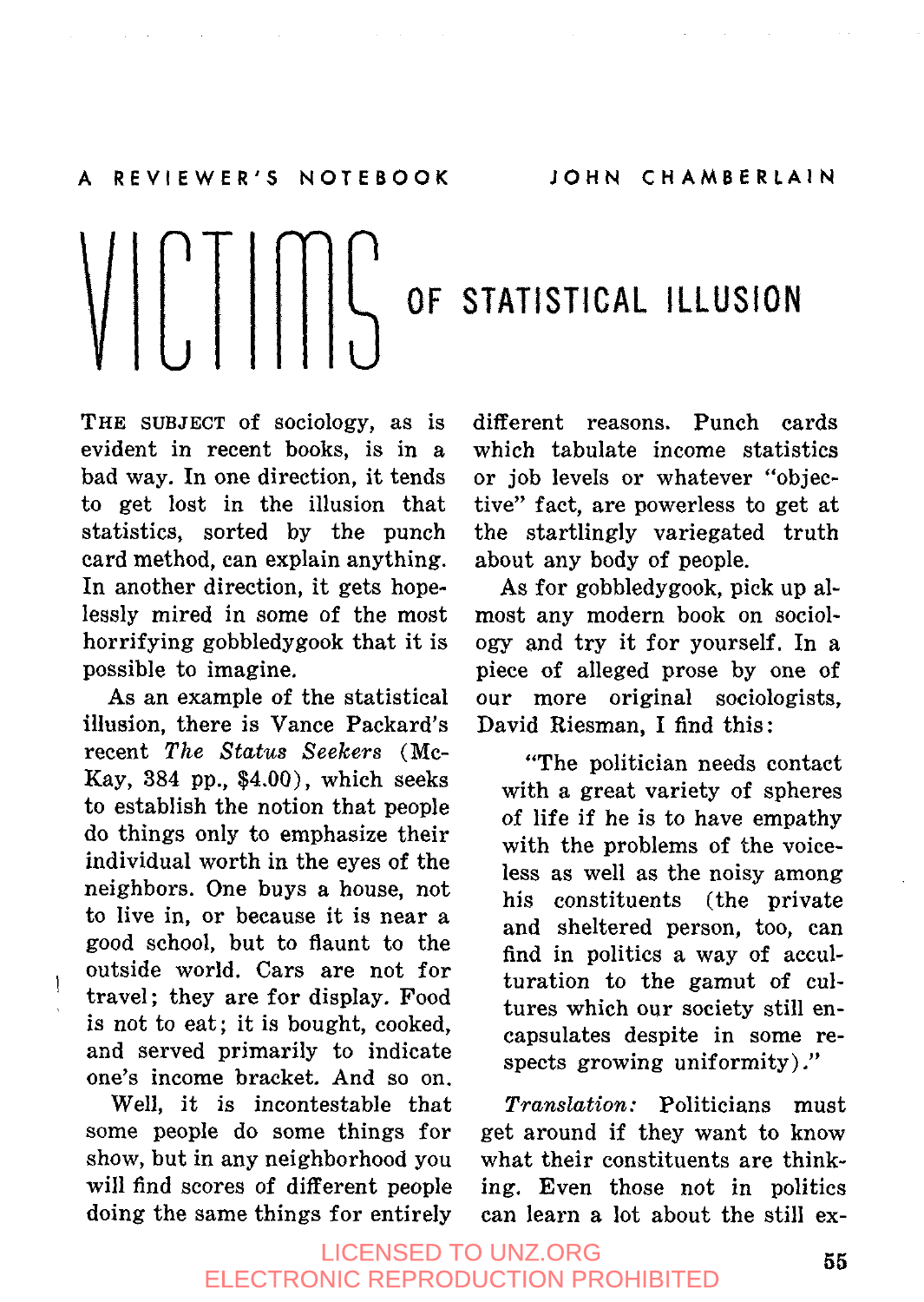isting variety of our increasingly uniform society if they study the subject.

## **"Abstracted Empiricism"**

**C.** Wright Mills, a Columbia University sociologist, thinks it is a paucity of imagination that afflicts his colleagues. In a brilliant book called *The Sociological Imagination* (Oxford, *300* pp., **\$6.00).**  Professor Mills lashes out at the "grand theorists" of modern sociology for their "irrelevant ponderosities" and their "splendid lack of intelligibility." He also attacks the "abstracted empiricism" of those who succumb to the statistical illusion. The "grand theorists'' use "sponge words" and indulge in "mandarin rubbish." As for the "abstracted empiricists," they think they have proved something startling when, by counting noses, they demonstrate that rich people tend to vote Republican. In other words, it's news to an empiricist when a dog bites a man.

Professor Mills has a refreshingly down-to-earth way of outlining the nature of sociology. The sociologist, he says, must begin with "biographies"  $-$  i.e., with in-<br>dividual people. Individuals. he dividual people. Individuals, notes, have troubles -- and when individual troubles exhibit a uniformity of content and outline within a given group or class, it **is** time for the sociologist to get out his notebook for some field work. Sociology, so Professor Mills concludes, is what results when "biographies" join in significant numbers to "intersect history" within a given structure of social and political organization.

According to the Mills prescription, the good sociologist will avoid "fetishism of method and technique," he will concentrate on clear statement, he will keep his eyes open to the varieties of individuality, he will avoid concentration on "one small milieu after another," he will distrust all "official" explanations, and he will always seek to isolate the "pivots of change" as "biographies" combine to surge against traditional ways of doing things. Above all, Professor Mills warns the fledgling sociologist against being rigid about procedure. He is against the "ascendancy of research teams of technicians." The "classic sociologist" has always done his best work as "one mind that is on its own confronting the problems of man and society."

## *A Trap* **for the** *Unwary*

Since Professor Mills writes so well about the uses of the "sociological imagination," a reviewer is irresistibly impelled to test the author's precepts against his previous practice. Mills's best-known work, *The Power Elite* (Oxford),

ELECTRONIC REPRODUCTION PROHIBITED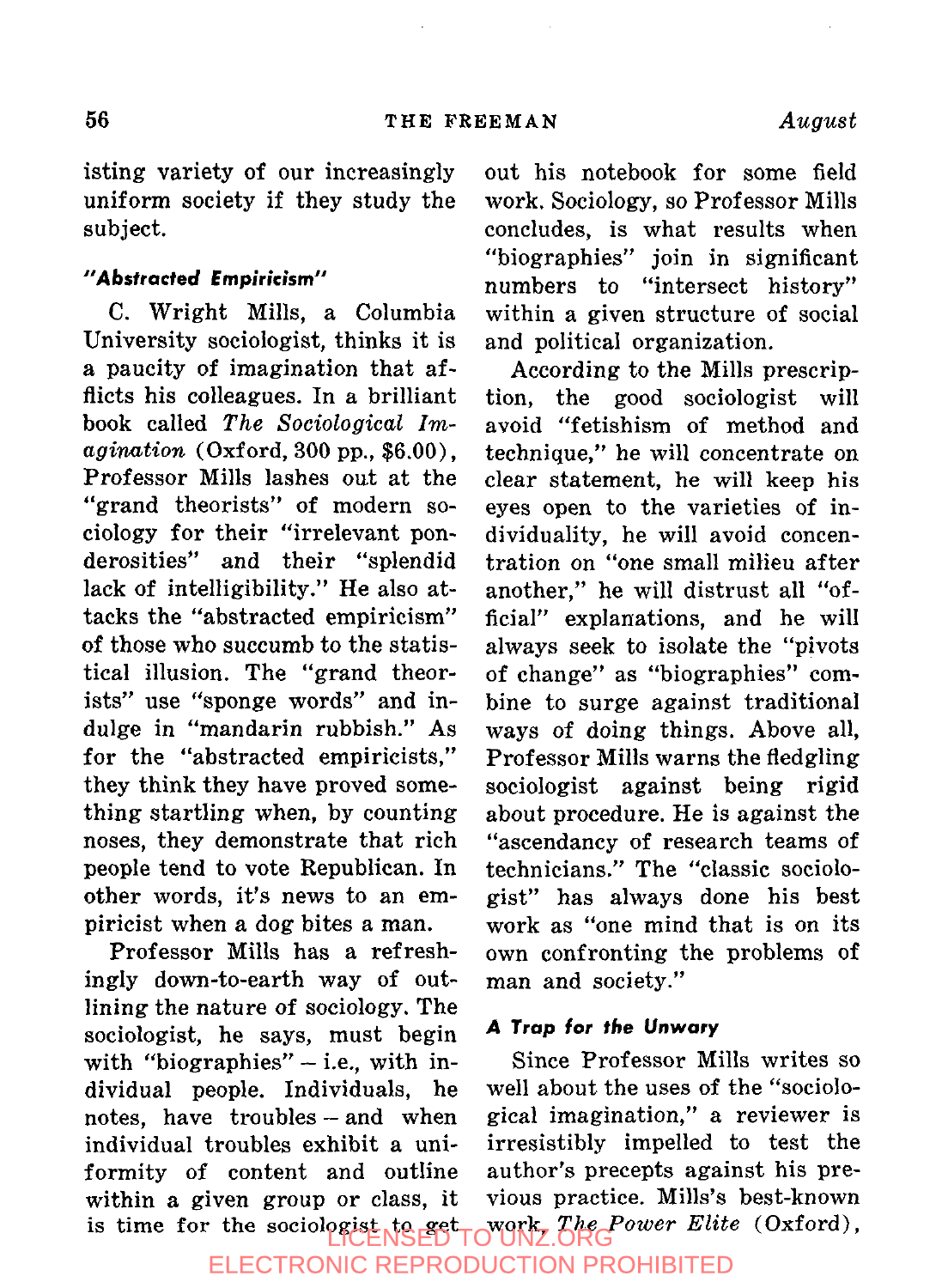asks a lot of relevant questions about top-level decision-making in the age of the atom bomb and the Cold War. But in checking *The Power Elite* against the warnings set forth in *The Sociological Imagination,* one is disconcerted to discover that Professor Mills is himself victimized by the statistical illusion.

Mills relies too much on the adding machine in putting together his "biographies" to arrive at his idea of the dimensions of "the power élite." Who and what constitutes this "élite"? According to Mills, it consists of the remnants of the old "metropolitan 400," the new "corporate rich," the chief executives, the "celebrities," the "very rich" (including the descendants of the "old rich" who have hung onto estates), the "warlords," and the "political directorate" (mainly administrative) . Congress itself consists of politicians who, as elected officials, are mainly on the "middle levels of power."

#### *The Role* **of** *Ideas*

The trouble with this sort of analysis is that it ignores the role played by ideas in pushing social transformation. No doubt classes and occupation or status groups explain a lot about "who gets what, when" in this materialistic world. But it is ideas, not statistical groups, which create the "pivots of change" which Professor Mills has counseled his students to understand. Ideas are born, they struggle for acceptance, they divide classes and even families internally, they give shape to **a**  whole epoch regardless of the social structure of a nation, and then they fade away. True enough, social ideas usually bear some original relationship to the troubles of individuals caught in a malfunctioning economic and political structure. Nevertheless, they tend to take on a life of their own -and they may have no actual curative value in reference to the problems that are crying for solution at any given moment.

With his eyes on a statistical aggregate, Professor Mills thinks the "corporate rich" and the "warlords" are somehow in league to promote a "rampant mindlessness" in contemporary foreign policy. He is impressed by the lack of debate of great issues in Congress and in the country generally. This "mindlessness," he says, goes back to the late thirties, when a few "insiders" made the decisions that involved the U.S. in World War 11.

#### *The Academic Scribbler*

But was it and is it "mindless $ness'' - as$  practiced by a "power"  $\text{elite}$  - that has resulted in the SED TO UNZ.ORG

# **ECTRONIC REPRODUCTION PROHIBITED**

÷,